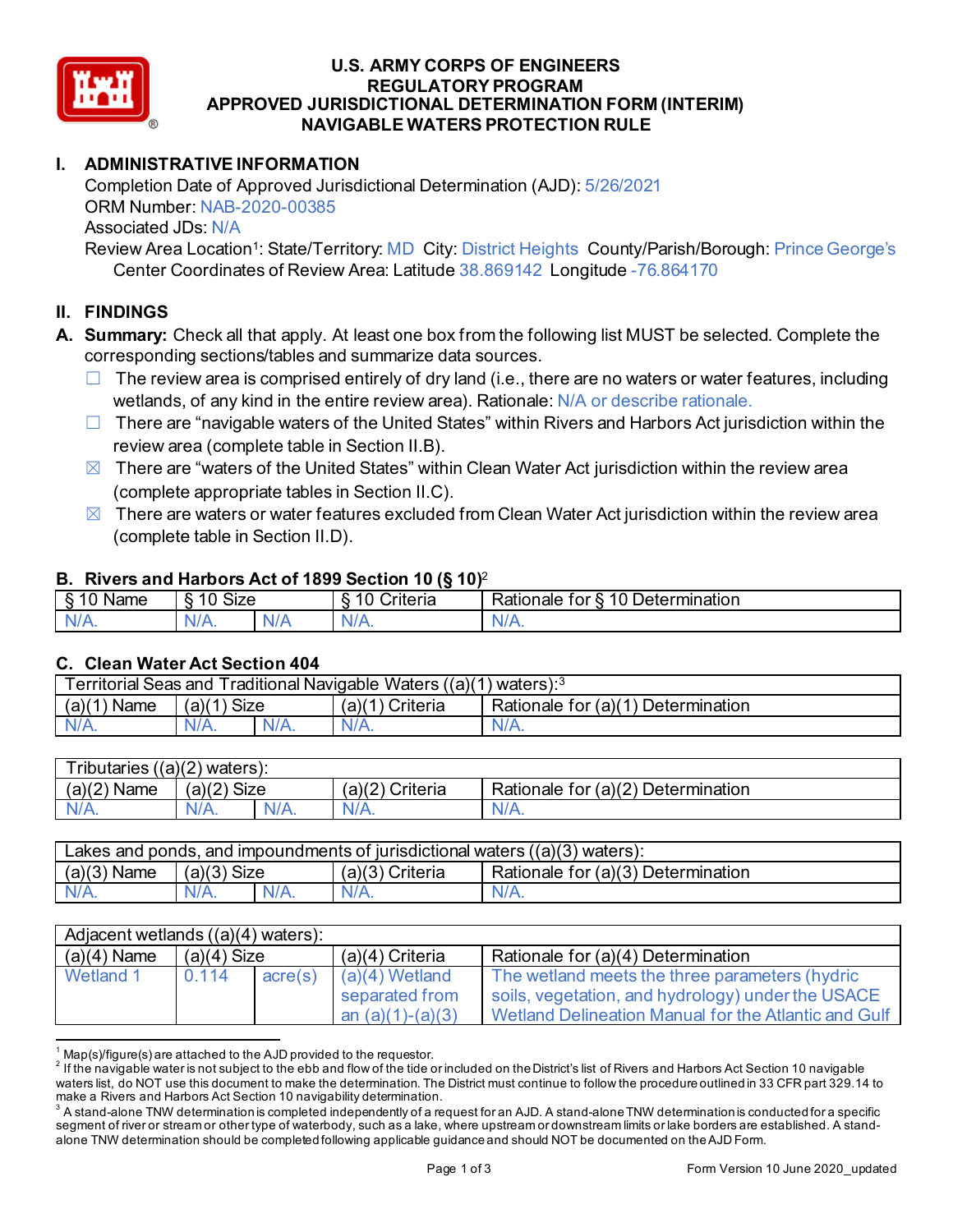

#### **U.S. ARMY CORPS OF ENGINEERS REGULATORY PROGRAM APPROVED JURISDICTIONAL DETERMINATION FORM (INTERIM) NAVIGABLE WATERS PROTECTION RULE**

|               | Adjacent wetlands $((a)(4)$ waters): |                                     |                                                                                                                                                                                                                                                                                                                           |  |  |  |
|---------------|--------------------------------------|-------------------------------------|---------------------------------------------------------------------------------------------------------------------------------------------------------------------------------------------------------------------------------------------------------------------------------------------------------------------------|--|--|--|
| $(a)(4)$ Name | $(a)(4)$ Size                        | $(a)(4)$ Criteria                   | Rationale for (a)(4) Determination                                                                                                                                                                                                                                                                                        |  |  |  |
|               |                                      | water only by a<br>natural feature. | Coastal Plain region. The wetland is defined in the<br>NWPR as an a(4) wetland and is jurisdictional<br>because it is separated from an $a(1)$ - $a(3)$ water only<br>by a natural ephemeral channel, which allows for a<br>direct hydrologic surface connection between the<br>wetlands and the water in a typical year. |  |  |  |

## **D. Excluded Waters or Features**

| Excluded waters $((b)(1) - (b)(12))$ : <sup>4</sup> |                       |                |                                                         |                                                                                                                                                                                                                                       |  |  |
|-----------------------------------------------------|-----------------------|----------------|---------------------------------------------------------|---------------------------------------------------------------------------------------------------------------------------------------------------------------------------------------------------------------------------------------|--|--|
| <b>Exclusion Name</b>                               | <b>Exclusion Size</b> |                | Exclusion <sup>5</sup>                                  | <b>Rationale for Exclusion Determination</b>                                                                                                                                                                                          |  |  |
| Water 1                                             | 137                   | linear<br>feet | an ephemeral<br>stream, swale,<br>gully, rill, or pool. | $(b)(3)$ Ephemeral The channel only flows in direct response to<br>feature, including   precipitation events and is therefore ephemeral.<br>This channel serves as a natural connection<br>from the wetland to a perennial tributary. |  |  |

## **III. SUPPORTING INFORMATION**

- **A. Select/enter all resources** that were used to aid in this determination and attach data/maps to this document and/or references/citations in the administrative record, as appropriate.
	- $\boxtimes$  Information submitted by, or on behalf of, the applicant/consultant: Wetland Delineation Report (May 14, 2020)
		- This information is and is not sufficient for purposes of this AJD. Rationale: The information provided in the Wetland Delineation Report required additional field verification, aerial imagery, use of the APT, and other resources to confirm the extent of water of the

US on site.

 $\Box$  Data sheets prepared by the Corps: Title(s) and/or date(s).

☐ Photographs: Aerial and Other: Google Earth aerial imagery, site visit photos (from 4/16/2020 and

# 10/21/2020

- ☐ Corps site visit(s) conducted on: 10/21/2020
- $\Box$  Previous Jurisdictional Determinations (AJDs or PJDs): ORM Number(s) and date(s).
- ☐ Antecedent Precipitation Tool: *provide detailed discussion in Section III.B*.
- ☐ USDA NRCS Soil Survey: Title(s) and/or date(s).
- ☐ USFWS NWI maps: Title(s) and/or date(s).
- $\Box$  USGS topographic maps: Title(s) and/or date(s).

### **Other data sources used to aid in this determination:**

| Data Source (select) | Name and/or date and other relevant information |
|----------------------|-------------------------------------------------|
| <b>USGS Sources</b>  | $N/A$ .                                         |
| <b>USDA Sources</b>  | $N/A$ .                                         |
| <b>NOAA Sources</b>  | $N/A$ .                                         |

 $4$  Some excluded waters, such as (b)(2) and (b)(4), may not be specifically identified on the AJD form unless a requestor specifically asks a Corps district to do so. Corps districts may, in case-by-case instances, choose to identify some or all of these waters within the review area.

 $^5$  Because of the broad nature of the (b)(1) exclusion and in an effort to collect data on specific types of waters that would be covered by the (b)(1) exclusion, four sub-categories of (b)(1) exclusions were administratively created for the purposes of the AJD Form. These four sub-categories are not new exclusions, but are simply administrative distinctions and remain (b)(1) exclusions as defined by the NWPR.